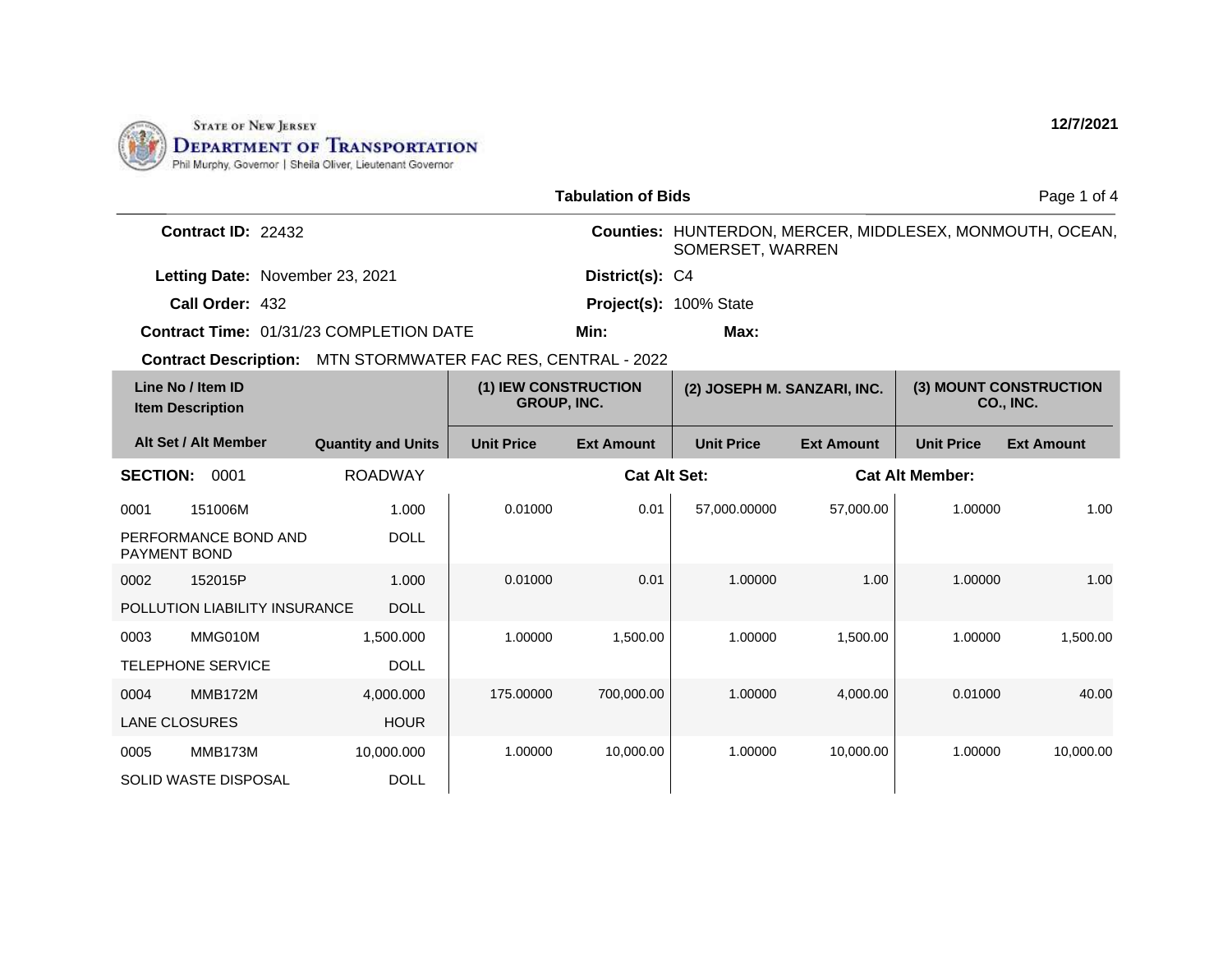

| <b>Tabulation of Bids</b>                    |                                                     |                                                                     |                   |                             |                        | Page 2 of 4                         |                        |                                                          |
|----------------------------------------------|-----------------------------------------------------|---------------------------------------------------------------------|-------------------|-----------------------------|------------------------|-------------------------------------|------------------------|----------------------------------------------------------|
|                                              | <b>Contract ID: 22432</b>                           |                                                                     |                   |                             | SOMERSET, WARREN       |                                     |                        | Counties: HUNTERDON, MERCER, MIDDLESEX, MONMOUTH, OCEAN, |
|                                              | Letting Date: November 23, 2021                     |                                                                     |                   | District(s): C4             |                        |                                     |                        |                                                          |
|                                              | Call Order: 432                                     |                                                                     |                   |                             | Project(s): 100% State |                                     |                        |                                                          |
|                                              |                                                     | <b>Contract Time: 01/31/23 COMPLETION DATE</b>                      |                   | Min:                        | Max:                   |                                     |                        |                                                          |
|                                              |                                                     | <b>Contract Description: MTN STORMWATER FAC RES, CENTRAL - 2022</b> |                   |                             |                        |                                     |                        |                                                          |
| Line No / Item ID<br><b>Item Description</b> |                                                     | (1) IEW CONSTRUCTION<br><b>GROUP, INC.</b>                          |                   | (2) JOSEPH M. SANZARI, INC. |                        | (3) MOUNT CONSTRUCTION<br>CO., INC. |                        |                                                          |
|                                              | Alt Set / Alt Member                                | <b>Quantity and Units</b>                                           | <b>Unit Price</b> | <b>Ext Amount</b>           | <b>Unit Price</b>      | <b>Ext Amount</b>                   | <b>Unit Price</b>      | <b>Ext Amount</b>                                        |
| <b>SECTION:</b>                              | 0001                                                | <b>ROADWAY</b>                                                      |                   | <b>Cat Alt Set:</b>         |                        |                                     | <b>Cat Alt Member:</b> |                                                          |
| 0006                                         | 202024M                                             | 1,000.000                                                           | 25.00000          | 25,000.00                   | 25.00000               | 25,000.00                           | 50.00000               | 50,000.00                                                |
| <b>MATERIAL</b>                              | <b>DISPOSAL OF REGULATED</b>                        | T                                                                   |                   |                             |                        |                                     |                        |                                                          |
| 0007                                         | MMG064M                                             | 15,000.000                                                          | 1.00000           | 15,000.00                   | 1.00000                | 15,000.00                           | 1.00000                | 15,000.00                                                |
|                                              | <b>DISPOSAL OF REGULATED</b><br>MATERIAL, HAZARDOUS | <b>DOLL</b>                                                         |                   |                             |                        |                                     |                        |                                                          |
| 0008                                         | 109006M                                             | 750,000.000                                                         | 1.00000           | 750,000.00                  | 1.00000                | 750,000.00                          | 1.00000                | 750,000.00                                               |
| FORCE ACCOUNT                                |                                                     | <b>DOLL</b>                                                         |                   |                             |                        |                                     |                        |                                                          |
| 0009                                         | <b>MMB186M</b>                                      | 4,000.000                                                           | 555.00000         | 2,220,000.00                | 678.00000              | 2,712,000.00                        | 865.00000              | 3,460,000.00                                             |
|                                              | LABOR CREW, STORMWATER                              | <b>HOUR</b>                                                         |                   |                             |                        |                                     |                        |                                                          |
| 0010                                         | <b>MMB186M</b>                                      | 4,000.000                                                           | 536.00000         | 2,144,000.00                | 725.00000              | 2,900,000.00                        | 600.00000              | 2,400,000.00                                             |
|                                              | LABOR CREW, VIDEO<br><b>INSPECTION AND CLEANING</b> | <b>HOUR</b>                                                         |                   |                             |                        |                                     |                        |                                                          |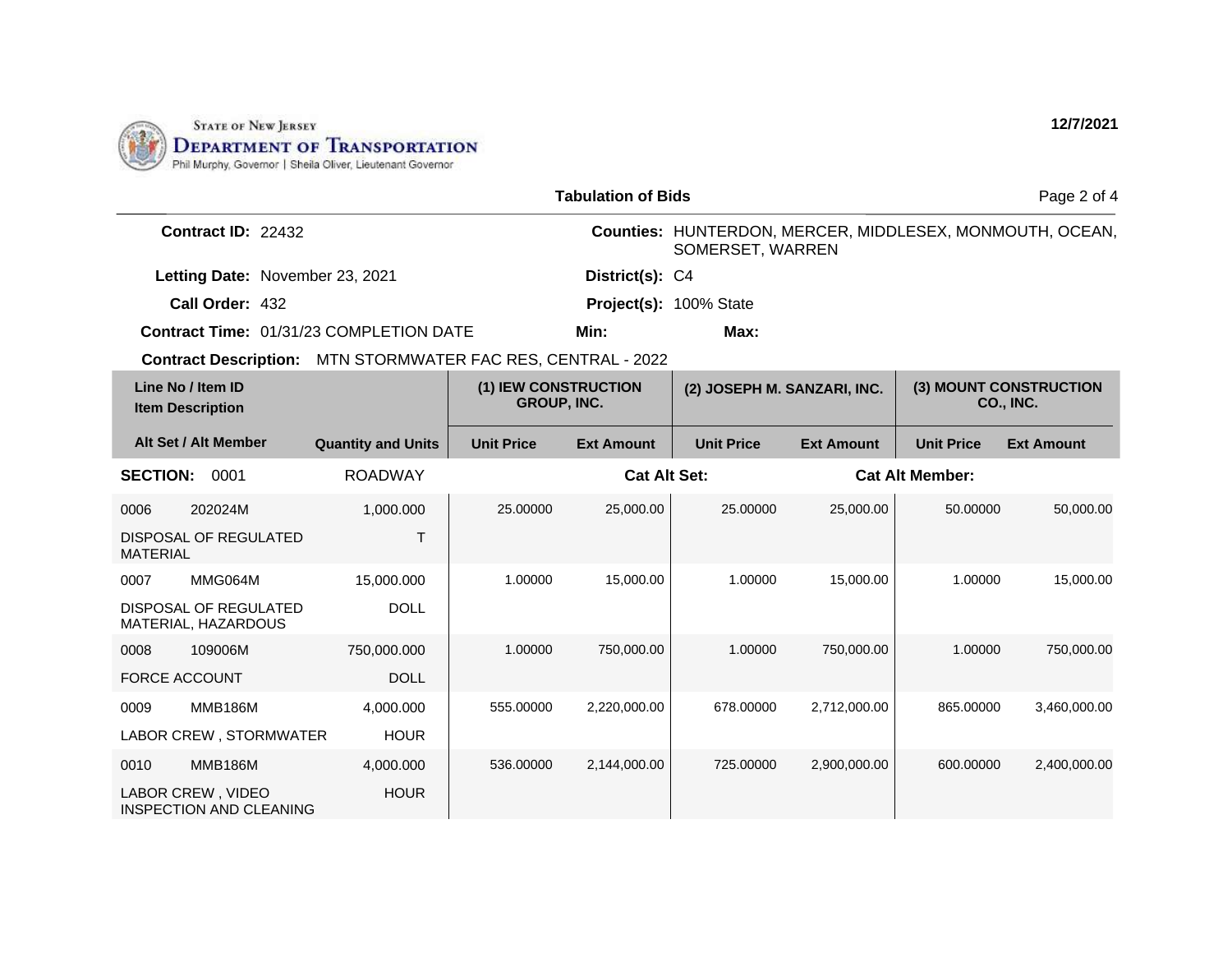

| <b>Tabulation of Bids</b>                    |                                 |                                                              |                   |                             |                        |                                            | Page 3 of 4       |                                                          |
|----------------------------------------------|---------------------------------|--------------------------------------------------------------|-------------------|-----------------------------|------------------------|--------------------------------------------|-------------------|----------------------------------------------------------|
|                                              | Contract ID: 22432              |                                                              |                   |                             | SOMERSET, WARREN       |                                            |                   | Counties: HUNTERDON, MERCER, MIDDLESEX, MONMOUTH, OCEAN, |
|                                              | Letting Date: November 23, 2021 |                                                              |                   | District(s): C4             |                        |                                            |                   |                                                          |
|                                              | Call Order: 432                 |                                                              |                   |                             | Project(s): 100% State |                                            |                   |                                                          |
|                                              |                                 | <b>Contract Time: 01/31/23 COMPLETION DATE</b>               |                   | Min:                        | Max:                   |                                            |                   |                                                          |
|                                              |                                 | Contract Description: MTN STORMWATER FAC RES, CENTRAL - 2022 |                   |                             |                        |                                            |                   |                                                          |
| Line No / Item ID<br><b>Item Description</b> |                                 | (1) IEW CONSTRUCTION<br><b>GROUP, INC.</b>                   |                   | (2) JOSEPH M. SANZARI, INC. |                        | (3) MOUNT CONSTRUCTION<br><b>CO., INC.</b> |                   |                                                          |
|                                              | Alt Set / Alt Member            | <b>Quantity and Units</b>                                    | <b>Unit Price</b> | <b>Ext Amount</b>           | <b>Unit Price</b>      | <b>Ext Amount</b>                          | <b>Unit Price</b> | <b>Ext Amount</b>                                        |
| <b>SECTION:</b>                              | 0001                            | <b>ROADWAY</b>                                               |                   | <b>Cat Alt Set:</b>         |                        | <b>Cat Alt Member:</b>                     |                   |                                                          |
| 0011                                         | MMG078M                         | 700.000                                                      | 170.00000         | 119,000.00                  | 175,00000              | 122.500.00                                 | 200.00000         | 140,000.00                                               |
| <b>TRUCK DRIVER</b>                          |                                 | <b>HOUR</b>                                                  |                   |                             |                        |                                            |                   |                                                          |
| 0012                                         | MMG054M                         | 500,000                                                      | 80.78000          | 40,390.00                   | 90.00000               | 45,000.00                                  | 90.00000          | 45,000.00                                                |
|                                              | WORKER, TYPE "A"                | <b>HOUR</b>                                                  |                   |                             |                        |                                            |                   |                                                          |
| 0013                                         | MMG057M                         | 500.000                                                      | 165.00000         | 82,500.00                   | 165.00000              | 82,500.00                                  | 200.00000         | 100,000.00                                               |
|                                              | WORKER, TYPE "B"                | <b>HOUR</b>                                                  |                   |                             |                        |                                            |                   |                                                          |
| 0014                                         | MMG025M                         | 20,000.000                                                   | 1.00000           | 20,000.00                   | 1.00000                | 20,000,00                                  | 1.00000           | 20,000.00                                                |
|                                              | OVERTIME DIFFERENTIAL (OD)      | <b>DOLL</b>                                                  |                   |                             |                        |                                            |                   |                                                          |
|                                              | <b>Section Totals:</b>          |                                                              |                   | \$6,127,390.02              |                        | \$6,744,501.00                             |                   | \$6,991,542.00                                           |
| <b>Contract Totals</b>                       |                                 |                                                              |                   | \$6,127,390.02              |                        | \$6,744,501.00                             |                   | \$6,991,542.00                                           |
| <b>Cost Plus Time Totals</b>                 |                                 |                                                              |                   | \$6,127,390.02              |                        | \$6,744,501.00                             |                   | 6,991,542.00                                             |

**12/7/2021**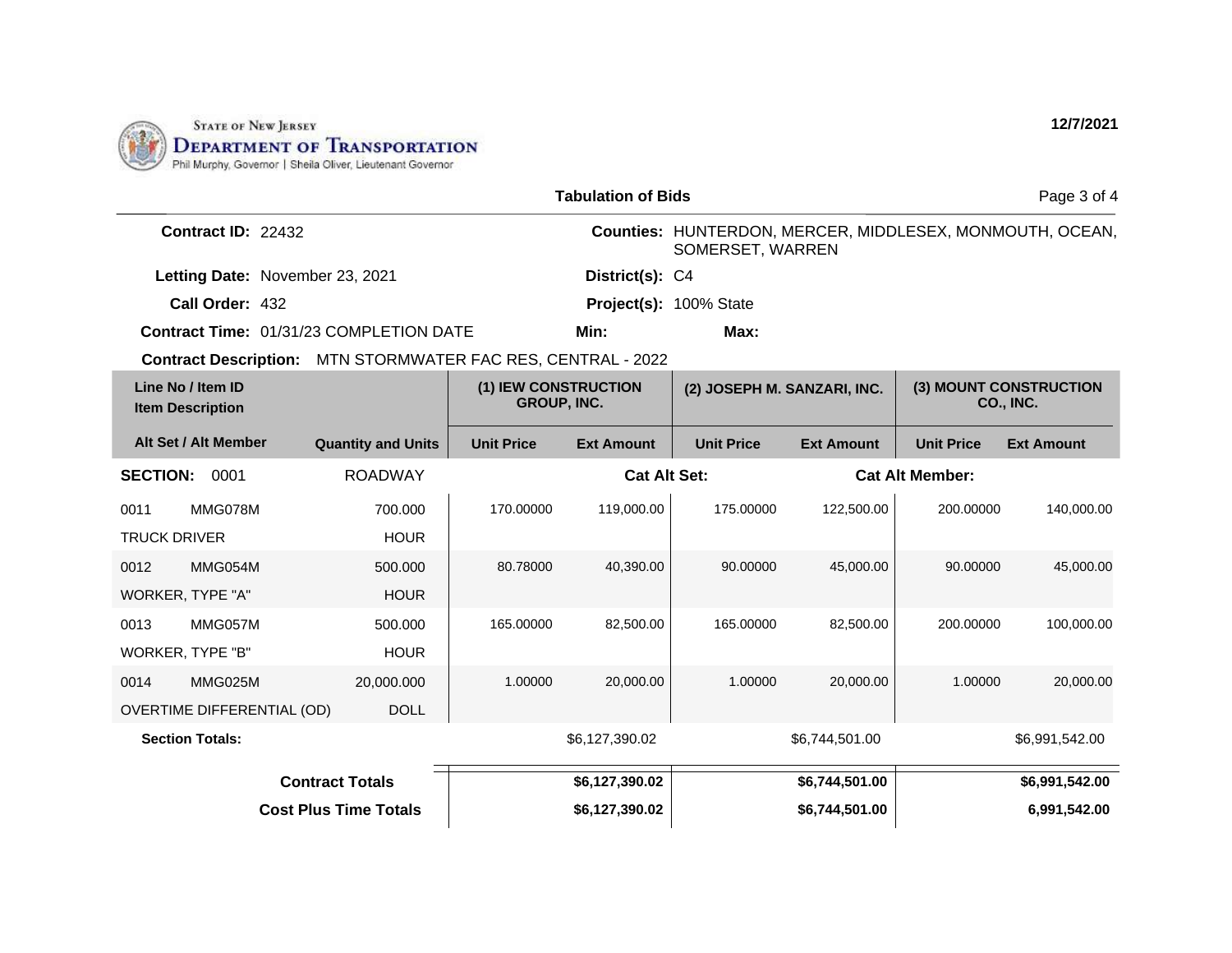

|                      |                                                                                                             | <b>Tabulation of Bids</b> | Page 4 of 4                                                                  |
|----------------------|-------------------------------------------------------------------------------------------------------------|---------------------------|------------------------------------------------------------------------------|
| Contract $ID: 22432$ |                                                                                                             |                           | Counties: HUNTERDON, MERCER, MIDDLESEX, MONMOUTH, OCEAN,<br>SOMERSET, WARREN |
|                      | Letting Date: November 23, 2021                                                                             | District(s): C4           |                                                                              |
| Call Order: 432      |                                                                                                             |                           | Project(s): 100% State                                                       |
|                      | <b>Contract Time: 01/31/23 COMPLETION DATE</b>                                                              | Min:                      | Max:                                                                         |
|                      | <b>Contract Description:</b> MTN STORMWATER FAC RES, CENTRAL - 2022<br>() indicates item is bid as Lump Sum |                           |                                                                              |